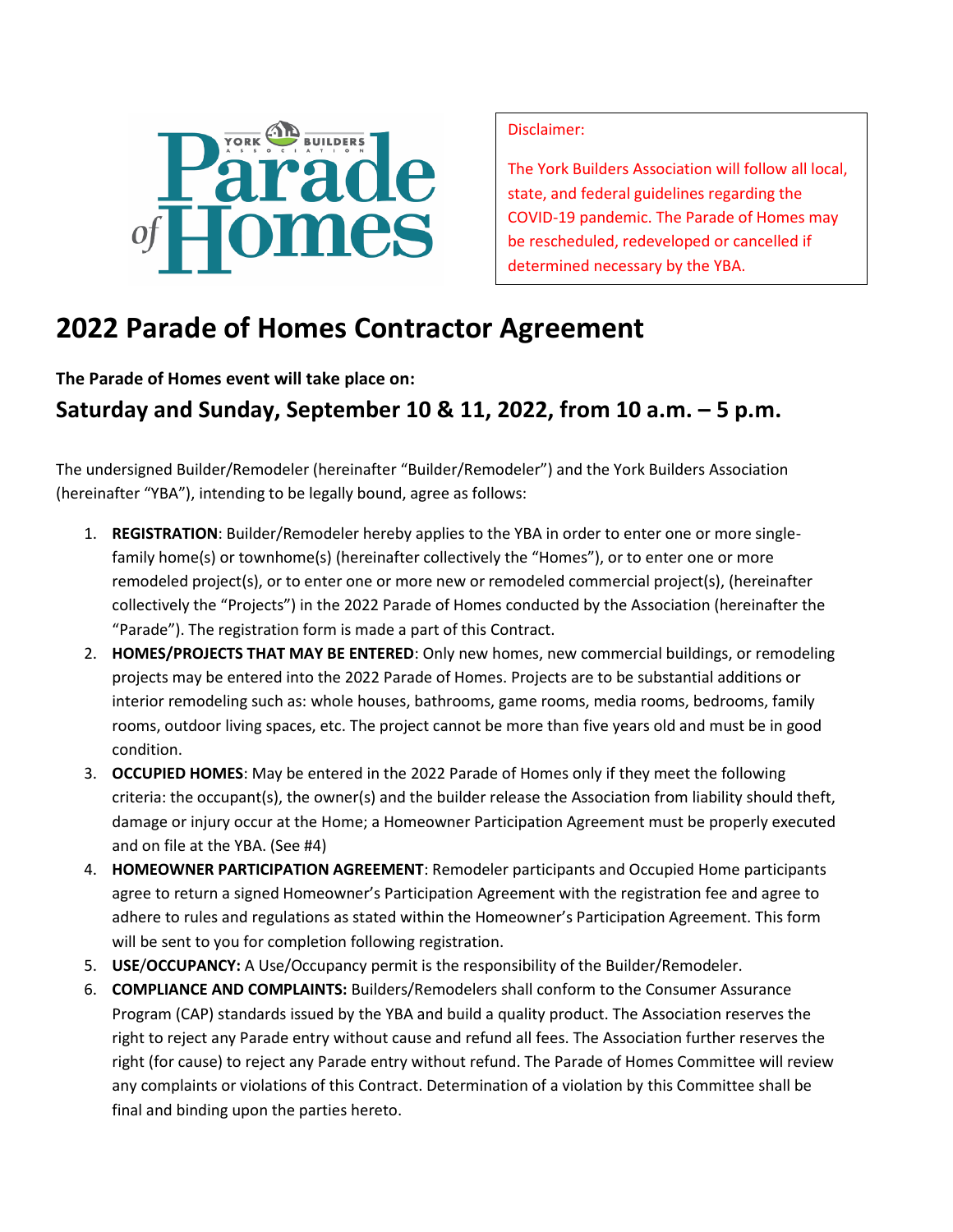- 7. **INSURANCE REQUIREMENT:** Builders/Remodelers, at their expense, shall obtain and maintain adequate general liability and builders risk insurance for each Home. Such policy shall afford protection with an occurrence limit of not less than One Million Dollars (\$1,000,000). The Builder/Remodeler shall name the York Builders Association as additional insured and shall deliver to the YBA a certificate of insurance evidencing said coverage before the event. Failure by the Builder/Remodeler to comply shall result in termination of this Contract without refund of the entry fee.
- 8. **LIABILITY:** Builder/Remodeler shall indemnify, defend and hold harmless the YBA from and against any and all claims and demands of loss whatsoever, caused to any person or property, arising directly or indirectly out of the business conducted in or about Homes/Projects or arising directly or indirectly from any act or omission of the Builder/Remodeler, its servants, its employees, or agents and from or against any and all cost, expenses (including reasonable attorney's fees) and liability incurred with any claim or proceeding brought thereon.
- 9. **REFUND POLICY:** All of the entry fee or any deposits paid towards the regular fee will be refunded if the Home/Project is withdrawn from the Parade on or before July 15, 2022. Homes/Projects may be substituted if any Home/Project entered in the Parade is withdrawn prior to July 15, 2022. Advertising will not be guaranteed for Homes/Projects substituted after the July 15, 2022 deadline.
- 10. **DESIGN:** Builder/Remodeler represents that the Home/Project to be placed in the Parade is the result of an original design and that he/she is the sole owner of such design and has exclusive rights, including copyright, in and to the design as represented in the structure, plans, specifications and drawings for the Home. Builder/Remodeler further represents that he/she has not pledged, assigned or encumbered his/her rights to the design and that such design does not violate any copyright, property or commonlaw rights of others. Builder/Remodeler hereby indemnifies and holds harmless the YBA from any and all claims of third parties, including, but not limited to, copyright infringement or conversion, which may be asserted as a result of the inclusion of the Home/Project in the Parade or the inclusion of drawings or floor plans of the Home/Project in any publication of the YBA publicizing or in conjunction with the Parade.
- 11. **SPONSOR PROMOTIONAL LITERATURE AND RULES:** Builder/Remodeler agrees to prominently display the Parade Promotional & Sponsor's literature in the Parade Home/Project during Parade of Homes dates and hours. **The Builder/Remodeler may not advertise a mortgage provider other than our Presenting Sponsor, York Traditions Bank/Traditions Mortgage, during this event.** The Builder/Remodeler also agrees to enforce this rule and inform personnel serving as their Parade of Homes representatives.
- 12. **ADVERTISED SALE PRICE FOR NEW HOMES:** The advertised price should be the exact price it would cost to produce the same Home on a comparable lot and MUST include the Builder's retail cost of ANY and ALL amenities either donated or given at a discount by suppliers.
- 13. **PARADE HOME TOURING:** The entire New Home must be entirely open for public touring during all dates and hours of the Parade. Rooms may be roped off, but the public must have a full view of each room. Remodel Projects are only obligated to show the portion of the house which was remodeled. All other rooms may be closed off to the public. **Homes must be open from 10 a.m. – 5 p.m.**
- 14. **MARKETING PENALTY FEE FOR A WITHDRAWN HOME:** A Home/Project withdrawn from the Parade will not appear in the Parade marketing and the refund policy (#9 of this Contract) will apply. If a Home is withdrawn and, subsequently, still appears in the marketing, the Builder/Remodeler will be charged an